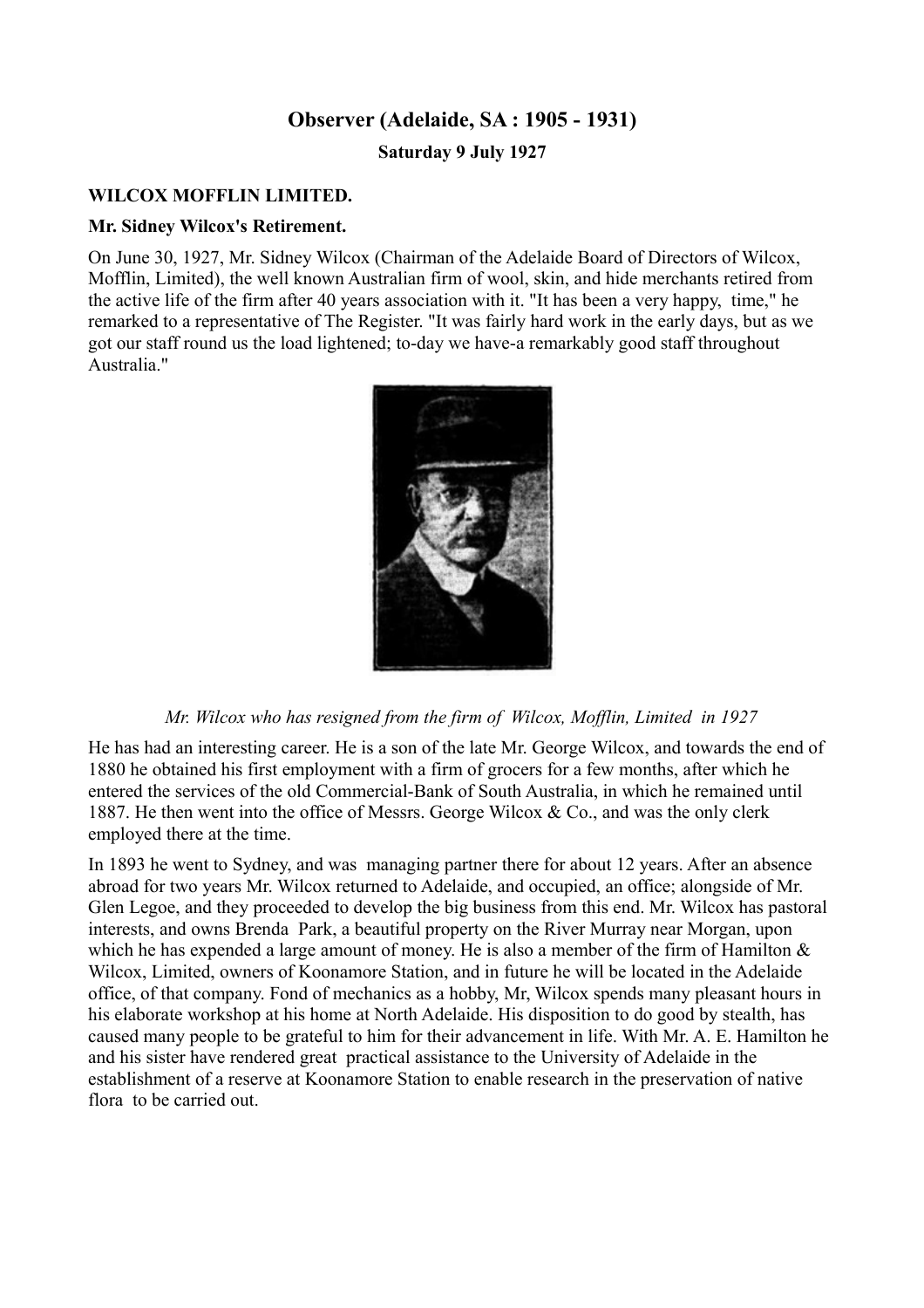## **Observer (Adelaide, SA : 1905 - 1931)**

**Saturday 9 July 1927**

## **A Farewell Dinner.**

Members-of the Adelaide staffs of the firm recently gave Mr. Wilcox a farewell dinner at the Cathedral Hotel; North Adelaide.

There were 38 people present, and. Mr. Glen Legoe, who presided, proposed the toast of "Our guest," and referred in eulogistic terms to his pleasant business association, extending over 38 years with Mr. Wilcox. Mr. Legoe's remarks were supported by Messrs. T. Phelps, A. E. Rosman, W. B. Holt, and B. K. Simpson.

In behalf of the staff, Mr. Phelps made a presentation to Mr. Wilcox, and expressed, the hope that he would enjoy his retirement for many years. Alusical items were given by Misses, Atwell and Drummond and Messrs. A. G. Woods and A. E. Rosman.

## **Firm's Romantic History.**

The firm of Wilcox, Moflin, Limited, has become an important factor in the industrial life of Australia, due to the energy and foresight of the founders. The late Mr. George Wilcox (Mr. Sidney Wilcox's father) was born in 1838, and came to South Australia in the Admella in 1858. He proceeded to Gawler and opened a grocery business, merging in 1860 with his father's general store keeping business under the title of J. and G. Wilcox. In 1860 Mr. George Wilcox was. buying wool, skins, gum bark, wheat, four and gold, or rather taking, these products in barter for stores and shipping them for sale to his father Joseph Wilcox, in England, where the proceeds were used to buy English goods for the store keeping business. Mr. George Wilcox was also interested in a small wool washing plant on the Para River, and in the sixties and early seventies in a boiling down plant, combined with soap and candle works. In 1872 Mr. George Wilcox sold out at Gawler and took his family back to England with the intention of living there, but returned to Adelaide in 1874, as he found the English climate too rigorous for him. From 1874 he intermittently bought wool, skins, and so on for shipment to England, and while actively engaged in handling these products he first came into contact in Melbourne with Mr. William Mofflin in 1876. From an historical point of view this meeting was a momentous one. Mr. William Mofflin had proceeded to Melbourne to take charge of a wool and produce brokering business, and after some acquaintance with Mr. George Wilcox he suggested a partnership, with the idea of entering into the export of wool, skins, and produce. The partnership was entered into, and the firm of William Mofflin and Co. established, and carried on until June, 1889. In 1888 a branch was opened in Sydney, and this was the beginning of a chain of offices and branches through out Australia. A few months later a branch was opened in Melbourne. In 1887 Mr. Sidney Wilcox entered the Adelaide branch.

#### **Extension of Business.**

In June. 1889. Mr. William Mofflin sold out his half-share of the partnership to Mr. Glen Legoe and Mr. Sidney Wilcox. Immediately after this sale Mr. Mofflin left for England with his wife and family, and upon his return rejoined Messrs. Kugelmann & Rickards, who had previously separated from William Mofflin and Co. The Wilcoxes established a Sydney office, and traded as George Wilcox and Co. and in 1894 the title of William Mofflin & Co. ceased to exist. In the same year Mr. George Wilcox retired, and gave his share of the business equally to his two sons, George Seabourne and Murray Wilcox, who had joined the Sydney staff. In 1900 Mr. Mofflin acquired Mr. Rickards's interest, and traded until 1908 as W. Mofflin & Co. In the same year he converted it into a limited liability company. In July, 1915, George Wilcox & Co was also converted into a limited liability company. From 1894 George Wilcox & Co. extended tbeir interests, and opened branches at Brisbane, Bockhampton, and Townsville, and established agency relations in W.A. However, Mofflin, Rickards & Co. had been the first to pioneer the Queensland territory in Brisbane, and a